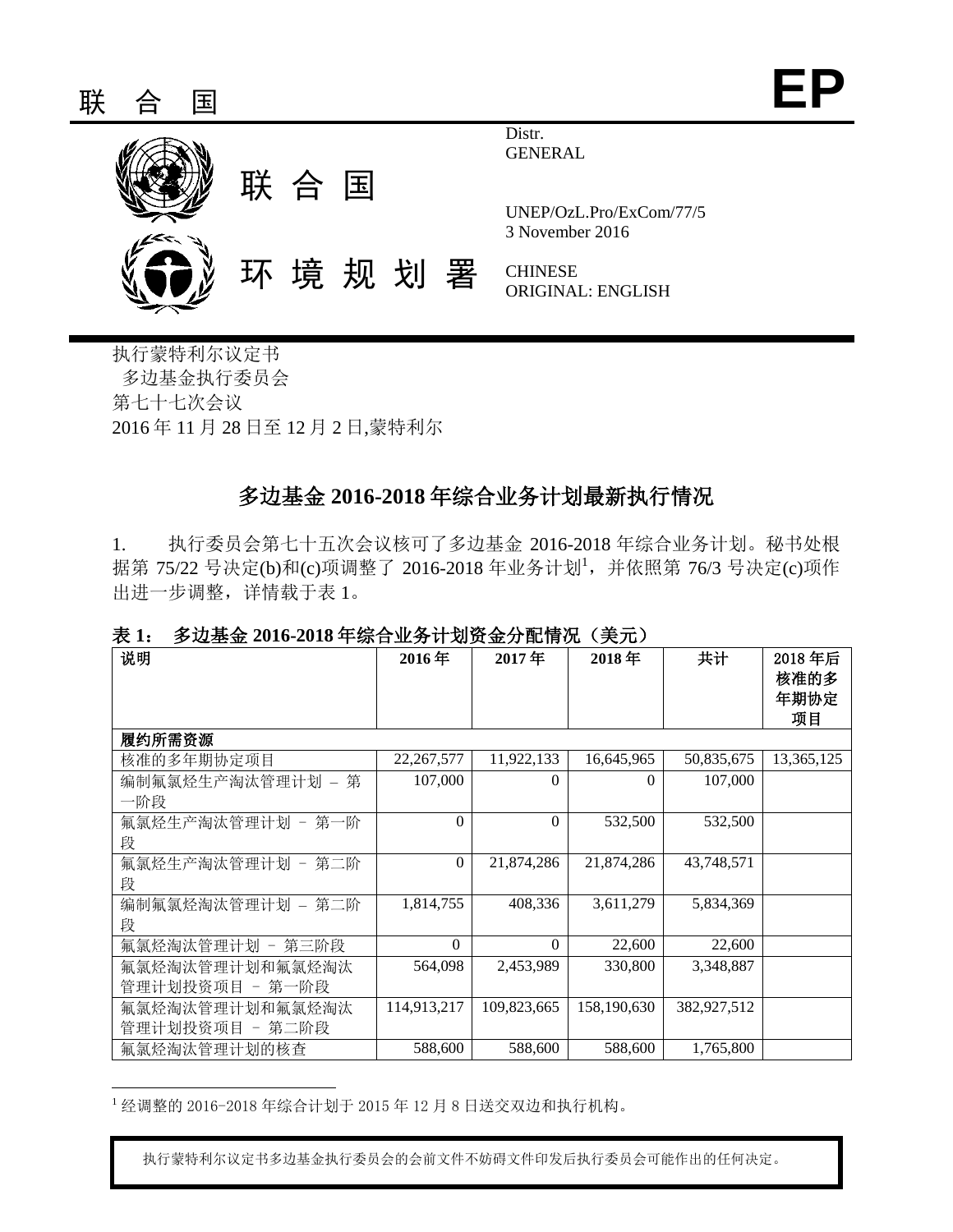| 说明               | 2016年       | 2017年            | 2018年            | 共计          | 2018年后     |
|------------------|-------------|------------------|------------------|-------------|------------|
|                  |             |                  |                  |             | 核准的多       |
|                  |             |                  |                  |             | 年期协定       |
|                  |             |                  |                  |             | 项目         |
|                  | 7,674,500   | $\boldsymbol{0}$ | $\boldsymbol{0}$ | 7,674,500   |            |
| 低全球升温潜能值代用品示范项目  |             |                  |                  |             |            |
| 小计               | 147,929,746 | 147,071,009      | 201,796,660      | 496,797,415 | 13,365,125 |
| 标准费用             |             |                  |                  |             |            |
|                  | 10,837,857  | 11,162,993       | 11,497,882       | 33,498,732  |            |
| 环境规划署履约协助方案      |             |                  |                  |             |            |
| 核心单位(开发计划署、工发组织  | 5,835,000   | 5,875,845        | 5,916,976        | 17,627,821  |            |
| 和世界银行)           |             |                  |                  |             |            |
| 体制强化             | 11,303,609  | 9,918,458        | 11,210,431       | 32,432,498  |            |
|                  | 5,629,692   | 5,759,245        | 5,892,686        | 17,281,623  |            |
| 秘书处/执行委员会/监测和评价费 |             |                  |                  |             |            |
| 用(不包括加拿大对应方的供资)  |             |                  |                  |             |            |
|                  |             |                  |                  |             |            |
| 财务主任             | 500,000     | 500,000          | 500,000          | 1,500,000   |            |
| 小计               | 34,106,158  | 33,216,541       | 35,017,975       | 102,340,673 |            |
| 总计               | 182,035,904 | 180,287,550      | 236,814,634      | 599,138,088 | 13,365,125 |
| 按机构开列            |             |                  |                  |             |            |
| 双边               | 2,349,314   | 2,501,711        | 6,945,256        | 11,796,281  |            |
| 开发计划署            | 45,514,953  | 29,260,832       | 58,554,541       | 133,330,325 |            |
| 环境规划署            | 26,011,401  | 21,415,427       | 27,822,360       | 75,249,188  |            |
| 工发组织             | 64,633,448  | 59,338,893       | 73,389,231       | 197,361,572 |            |
| 世界银行             | 36,808,496  | 60,922,843       | 63,121,960       | 160,853,299 |            |
| 氟氯烃淘汰管理计划核查报告*   | 588,600     | 588,600          | 588,600          | 1,765,800   |            |
|                  | 5,629,692   | 5,759,245        | 5,892,686        | 17,281,623  |            |
| 秘书处/执行委员会/监测和评价费 |             |                  |                  |             |            |
| 用(不包括加拿大对应方的供资)  |             |                  |                  |             |            |
|                  |             |                  |                  |             |            |
| 财务主任             | 500,000     | 500,000          | 500,000          | 1,500,000   |            |

**\*** 编制低消费量国家氟氯烃淘汰管理计划核查报告的供资由执行委员会逐年核准。

## **2016** 年业务计划的执行情况

2. 表 2 开列了第七十六次会议的核准数额(数额为 30,160,016 美元)、各机构向第七 十七次会议提交的申请(截至 2016年 10月 21日)和 2016年业务计划的项目资金结余。

## 表 **2**: **2016** 年综合业务计划、第七十六次会议核准的供资、向第七十七次会议提交的申 请和各机构的结余(美元)**\***

| 预算项目          | 业务计划的<br>资金总额 | 第七十六次<br>会议核准的<br>数额 | 第七十七次<br>会议递交的<br>申请** | /低于业务<br>(高于)<br>计划数额的结余 |
|---------------|---------------|----------------------|------------------------|--------------------------|
| 双边机构          | 2,349,314     | 1,233,353            | 5,802,857              | $-4,686,896$             |
| 开发计划署         | 45,514,953    | 9,986,962            | 74,498,925             | -38,970,934              |
| 环境规划署         | 26,011,401    | 3,796,796            | 19,093,788             | 3,120,817                |
| 工发组织          | 64,633,448    | 10,427,960           | 46,811,956             | 7,393,532                |
| 世界银行          | 36,808,496    | 4.714.945            | 16,089,392             | 16,004,159               |
| 氟氯烃淘汰管理计划核查报告 | 588,600       | $\overline{0}$       | 268,800                | 319,800                  |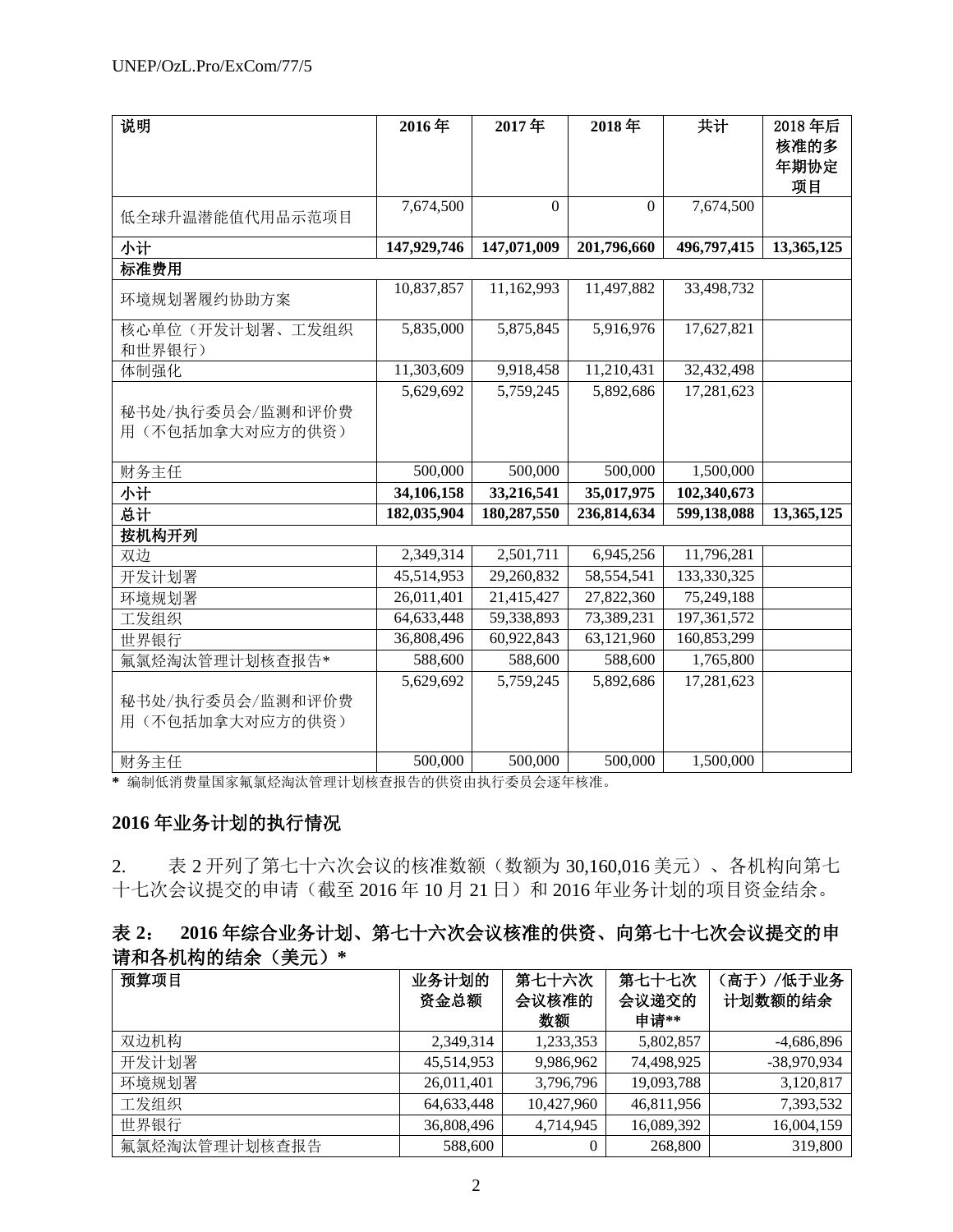| 预算项目              | 业务计划的<br>资金总额 | 第七十六次<br>会议核准的<br>数额 | 第七十七次<br>会议递交的<br>申请** | /低于业务<br>(高于)<br>计划数额的结余 |
|-------------------|---------------|----------------------|------------------------|--------------------------|
| (机构)<br>小计        | 175,906,212   | 30,160,016           | 162,565,718            | $-16,819,522$            |
| 秘书处/执行委员会/监测和评价费用 | 5,629,692     |                      | 5,629,692              | $\theta$                 |
| (不包括加拿大对应方)       |               |                      | ***                    |                          |
| 财务主任              | 500,000       |                      | 500,000                | $\Omega$                 |
| 小计<br>(标准费用)      | 6,129,692     | $\mathbf{0}$         | 6,129,692              | $\mathbf{0}$             |
| 共计                | 182,035,904   | 30,160,016           | 168,695,410            | $-16,819,522$            |

\* 包括核心单位费用。

 $\overline{a}$ 

\*\* 截止 2016 年 10 月 21 日。与氟氯烃淘汰管理计划第一阶段和第二阶段有关的供资申请仍低于秘书处与相关双边和执 行机构讨论的数额。

\*\*\* 估计数。见基金秘书处核准的 2015 年、2016 年和 2017 年预算和 2018 年概算(UNEP/OzL.Pro/ExCom/75/82)。

3. 双边和执行机构向第七十七次会议提交的供资申请(截止 2016年 10月 21日)数 额为 162,565,718 美元,比 2016 年综合业务计划这些活动的数额多 33,655,989 美元。这个 数额包括未列入 2016 年业务计划的以下活动的 11,179,108 美元:

- (a) 格林纳达(工发组织)、巴拉圭(开发计划署)、沙特阿拉伯(环境规划 署)、塞内加尔(环境规划署和工发组织)和南苏丹(开发计划署)氟氯烃 淘汰管理计划第一阶段的各次付款申请2: 和
- (b) 中国(德国、日本、开发计划署(总体战略))、约旦(世界银行和工发组 织)、马来西亚(开发计划署)、墨西哥(西班牙)和乌拉圭(开发计划署 (泡沫塑料和监测))氟氯烃淘汰管理计划第二阶段的各次付款申请<sup>3</sup>。

4. 表 3 开列包括在 2016 年业务计划内但未提交第七十七次会议的活动的价值<sup>4</sup>。这些 活动的清单载于本报告附件一。

表 **3**:列于 **2016** 年综合业务计划但尚未提交的活动

| 机构    | 价值(美元)     |
|-------|------------|
| 双边    | 400,000    |
| 开发计划署 | 2,613,384  |
| 环境规划署 | 4,580,665  |
| 工发组织  | 10,055,389 |
| 世界银行  | 2,268,676  |
| 共计    | 19,918,114 |

 $^2$  所有氟氯烃淘汰管理计划都已列入 2017 年业务计划,但巴拉圭的氟氯烃淘汰管理计划除外, 在提出多元 醇的泡沫塑料行业的第一阶段供资申请后,撤销了这项申请。

<sup>&</sup>lt;sup>3</sup> 所有氟氯烃淘汰管理计划第二阶段都已列入 2017 年业务计划, 但中国(日本) 和总体战略(开发计划 署)和墨西哥(西班牙)以及未列入所有业务计划的乌拉圭(泡沫塑料行业)除外。

<sup>4</sup> 这些活动包括:42 个国家的 86 项淘汰氟氯烃活动(1,754 万美元)和 16 项体制强化活动(238 万美 元)。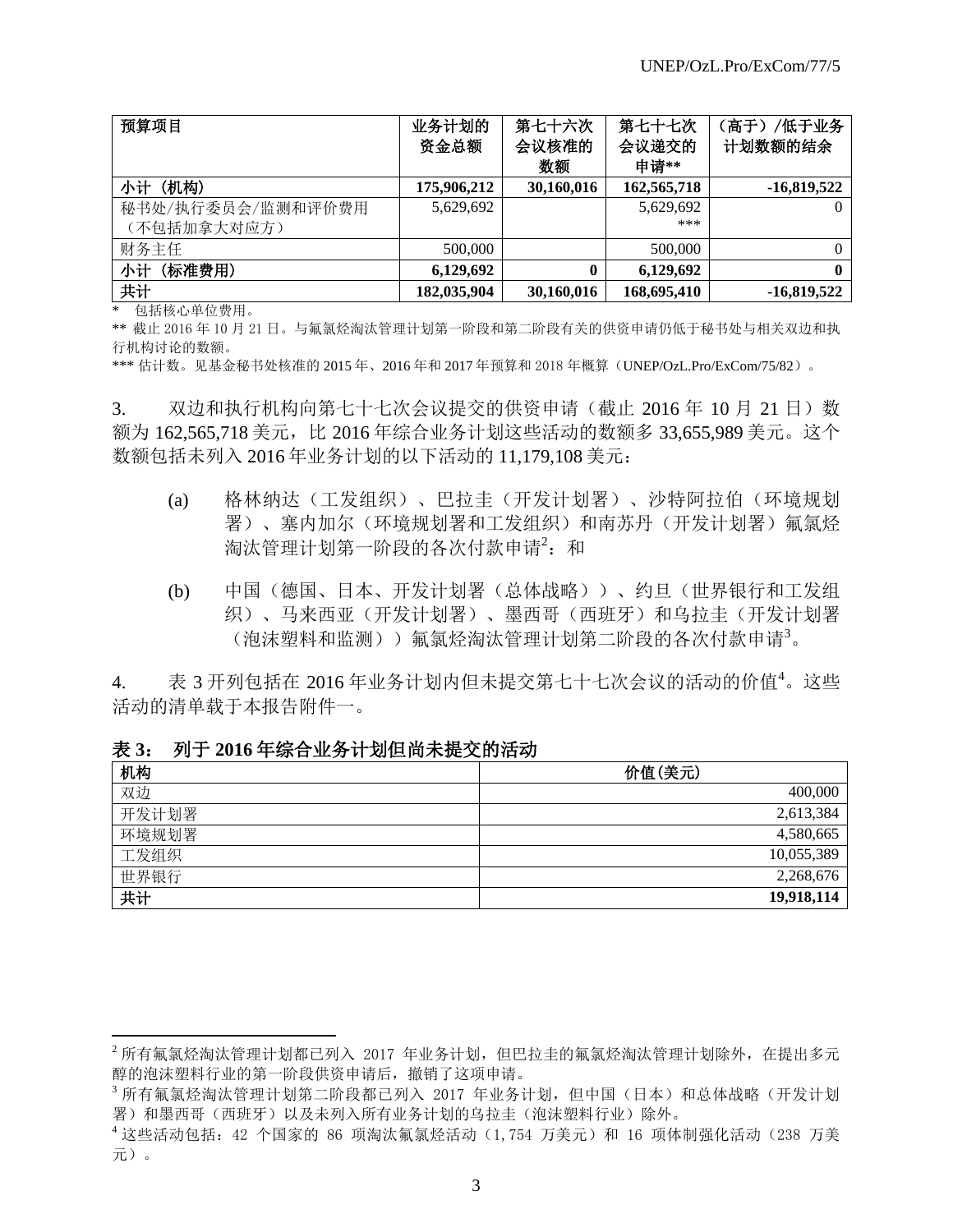#### 2015-2017 三年期的资源分配

5. 《蒙特利尔议定书》缔约方为 2015-2017 三年期核准的资源总额为 507,500,000 美 元<sup>5</sup>,其中 191,476,898 美元已分配给 2015 年核准的活动,2016 年和 2017 年仍需分配 316,023,102 美元。

6. 如表 4 所示,第七十六次会议核准的活动、提交第七十七次会议的活动、2017 年 调整后的业务计划预备进行的活动的价值以及 2016 年和 2017 年秘书处/执行委员会/监测 和评价以及财务主任的业务费用共达 366,830,932 美元, 超过可用资源达 50,807,830 美 元。如果利息收入和收到的捐款低于充资数额(即 4.915 亿美元<sup>6</sup>), 赤字还会进一步增 大。

| 说明                    | 2016          | 2017          | 共计          |
|-----------------------|---------------|---------------|-------------|
| 订正的资源分配数额(a)*         | 162,223,102   | 153,800,000   | 316,023,102 |
| 项目费用                  |               |               |             |
| 第七十六次会议核准数额           | 30,160,016    |               | 30,160,016  |
| 提交第七十七次会议的申请数额        | 162,565,718   |               | 162,565,718 |
| 业务计划价值                |               | 161,716,261   | 161,716,261 |
| 项目费用小计(b)             | 192,725,734   | 161,716,261   | 354,441,995 |
| 经常性费用                 |               |               |             |
| 秘书处/执行委员会/监测和评价费用     | 5,629,692     | 5,759,245     | 11,388,937  |
| 财务主任                  | 500,000       | 500,000       | 1,000,000   |
| 经常性费用小计(c)            | 6,129,692     | 6,259,245     | 12,388,937  |
| 费用共计(d) = $(b) + (c)$ | 198,855,426   | 167,975,506   | 366,830,932 |
| 结余 (e) = (a) – (d)    | $-36,632,324$ | $-14,175,506$ | -50,807,830 |

表 **4**: **2016** 年和 **2017** 年资源分配情况(美元)

(\*) 由缔约方核准的 2015-2017 年充资款额提供的资源。

7. 在第七十七次会议以前将发布本文件的增编,以便根据提交第七十七次会议的文件 所载的建议说明 2016 年和 2017 年资源分配情况。

### 预先承付款项

8. 这份增编还将对提交第七十七次会议新的氟氯烃淘汰管理计划第一阶段和第二阶段 的相关预先承付款作出更准确的估算。

## 建议

l

9. 谨建议执行委员会注意到:

(a) UNEP/OzL.Pro/ExCom/77/5 号文件所载多边基金 2016-2018 年综合业务计划 的最新执行情况;和

 $5$  第 XXVI/10 号决定。

<sup>6</sup> 2015-2017 年充资捐款为 4.375 亿美元;不过,结转的 6,400 万美元包括了 2015 年以前三年期捐款的 4,800 万美元。加上利息收入 600 万美元,预期收入为 4.915 亿美元。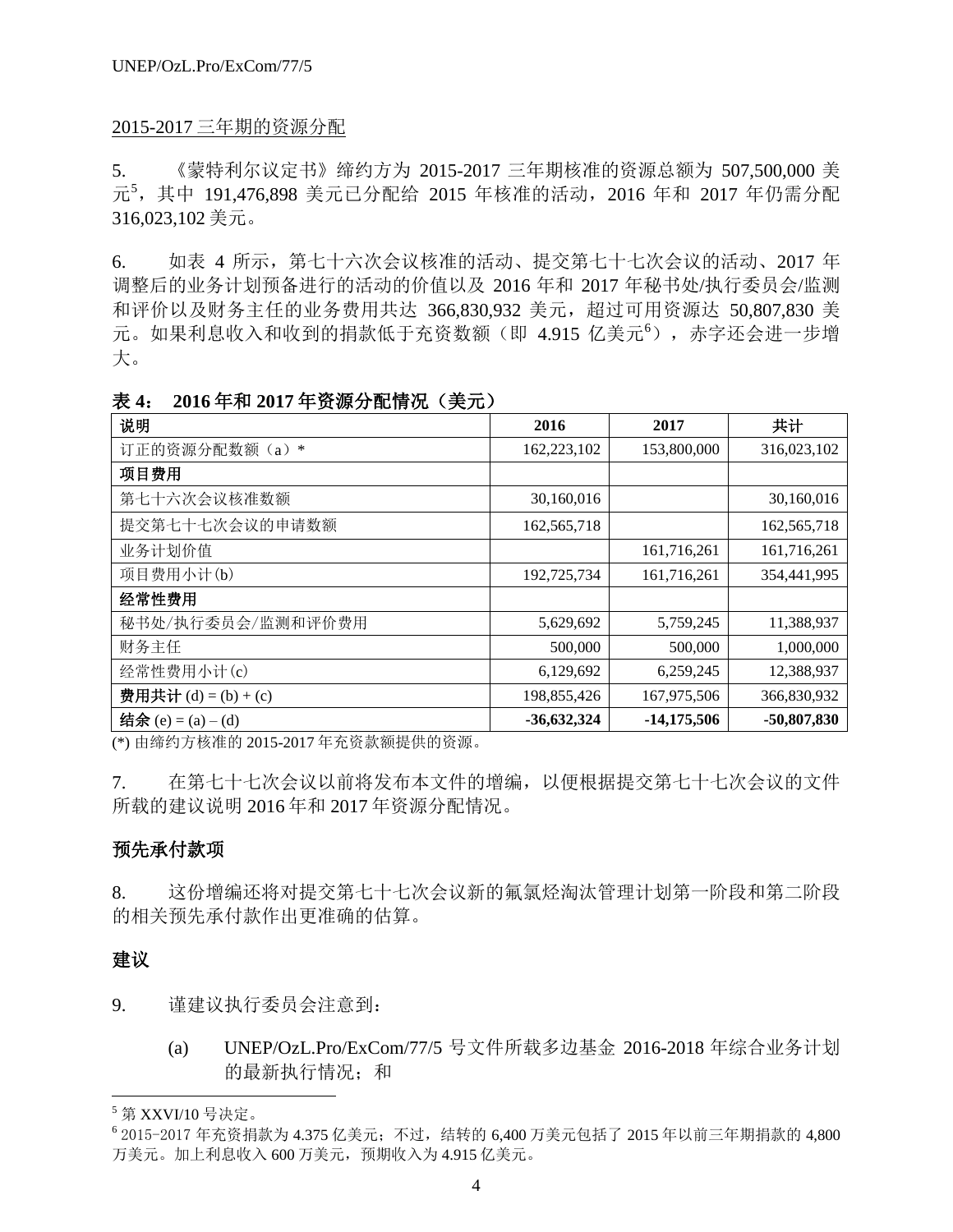(b) 预备发布的增编,以便根据提交第七十七次会议的文件所载的建议说明 2016 年和 2017 年资源分配情况和与新的氟氯烃淘汰管理计划第一阶段和第 二阶段相关的预先承付款。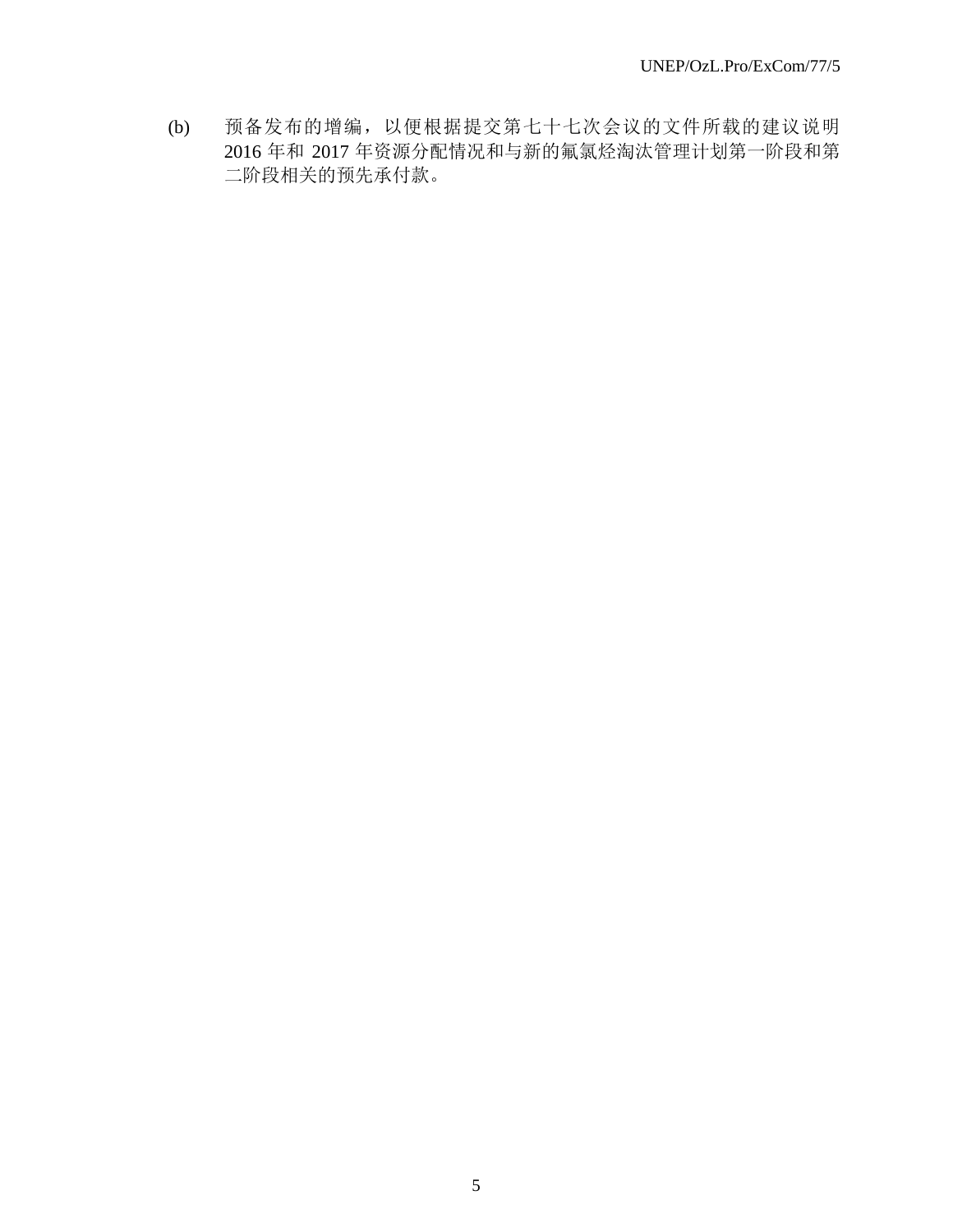#### **Annex I**

## **REMAINING ACTIVITIES REQUIRED FOR COMPLIANCE (2016)**

| Country                                        | <b>Agency</b> | <b>Type</b> | <b>Chemical</b> | <b>Sector and Subsector</b>                                 | <b>Value (\$000)</b><br>2016 | <b>ODP 2016</b> |
|------------------------------------------------|---------------|-------------|-----------------|-------------------------------------------------------------|------------------------------|-----------------|
| Albania                                        | <b>UNEP</b>   | <b>PHA</b>  | <b>HCFC</b>     | HCFC Phase-out Management Plan (implementation) - Stage I   | 26                           | $0.2\,$         |
| Algeria                                        | <b>UNEP</b>   | <b>INS</b>  | <b>SEV</b>      | <b>Institutional Strengthening</b>                          | 329                          |                 |
| Algeria                                        | <b>UNIDO</b>  | <b>PHA</b>  | <b>HCFC</b>     | REF-Servicing - HPMP - Stage I                              | 155                          | 1.0             |
| Algeria                                        | <b>UNIDO</b>  | PRP         | <b>HCFC</b>     | FOA-Rigid PU foam - Preparation of Stage II HPMP            | 54                           | 0.0             |
| Algeria                                        | <b>UNIDO</b>  | PRP         | <b>HCFC</b>     | REF-Manufacturing - Preparation of Stage II HPMP            | 54                           | $0.0\,$         |
| Algeria                                        | <b>UNIDO</b>  | PRP         | <b>HCFC</b>     | REF-Servicing - Preparation of Stage II HPMP                | 64                           | 0.0             |
| Antigua and Barbuda                            | <b>UNEP</b>   | <b>PHA</b>  | HCFC            | Stage 2 - HCFC Phase-out Management Plan (implementation)   | 45                           |                 |
| Argentina                                      | World         | <b>PHA</b>  | <b>HCFC</b>     | FOA - Rigid PU foam - HPMP Stage II                         | 1,202                        | 17.7            |
|                                                | Bank          |             |                 |                                                             |                              |                 |
| Bahamas (the)                                  | <b>UNEP</b>   | <b>PHA</b>  | <b>HCFC</b>     | HCFC Phase-out Management Plan (implementation) - Stage I   | 66                           | 0.3             |
| Bahamas (the)                                  | <b>UNIDO</b>  | <b>PHA</b>  | <b>HCFC</b>     | REF-Servicing - HPMP - Stage I                              | 39                           | $0.2\,$         |
| Bahrain                                        | <b>UNEP</b>   | <b>PHA</b>  | <b>HCFC</b>     | HCFC Phase-out Management Plan (implementation) - Stage I   | 141                          | 1.0             |
| Bangladesh                                     | <b>UNEP</b>   | <b>PHA</b>  | <b>HCFC</b>     | HCFC Phase-out Management Plan (implementation) - Stage I   | 20                           | 0.2             |
| Bangladesh                                     | <b>UNEP</b>   | PRP         | <b>HCFC</b>     | Stage 2 - HCFC Phase-out Management Plan (preparation)      | 34                           |                 |
| <b>Barbados</b>                                | <b>UNDP</b>   | <b>PHA</b>  | <b>HCFC</b>     | <b>Stage I HPMP</b>                                         | 41                           | $0.2\,$         |
| <b>Barbados</b>                                | <b>UNEP</b>   | <b>PHA</b>  | <b>HCFC</b>     | HCFC Phase-out Management Plan (implementation) - Stage I   | 54                           | $0.2\,$         |
| Belize                                         | <b>UNDP</b>   | <b>PHA</b>  | <b>HCFC</b>     | <b>Stage I HPMP</b>                                         | $\overline{7}$               | $0.0\,$         |
| Belize                                         | <b>UNEP</b>   | <b>PHA</b>  | <b>HCFC</b>     | HCFC Phase-out Management Plan (implementation) - Stage I   | 108                          | 0.4             |
| Burundi                                        | <b>UNEP</b>   | <b>PHA</b>  | <b>HCFC</b>     | HCFC Phase-out Management Plan (implementation) - Stage I   | 40                           | 0.3             |
| Burundi                                        | <b>UNIDO</b>  | <b>PHA</b>  | <b>HCFC</b>     | REF-Servicing - HPMP - Stage I                              | 87                           | 0.6             |
| Cameroon                                       | <b>UNIDO</b>  | <b>PHA</b>  | <b>HCFC</b>     | REF-Assembly and charging of refrigeration equipment - HPMP | 755                          | 8.1             |
|                                                |               |             |                 | Stage II                                                    |                              |                 |
| Cameroon                                       | <b>UNIDO</b>  | <b>PHA</b>  | <b>HCFC</b>     | REF-Servicing - HPMP Stage II                               | 374                          | 4.0             |
| Central African Republic                       | <b>UNEP</b>   | <b>INS</b>  | <b>SEV</b>      | <b>Institutional Strengthening</b>                          | 85                           |                 |
| (the)                                          |               |             |                 |                                                             |                              |                 |
| Central African Republic                       | <b>UNEP</b>   | <b>PHA</b>  | <b>HCFC</b>     | HCFC Phase-out Management Plan (implementation) - Stage I   | 62                           | 0.4             |
| (the)                                          |               |             |                 |                                                             |                              |                 |
| Cote d'Ivoire                                  | <b>UNEP</b>   | <b>PHA</b>  | <b>HCFC</b>     | HCFC Phase-out Management Plan (implementation) - Stage I   | 168                          | 1.8             |
| Cote d'Ivoire                                  | <b>UNIDO</b>  | <b>PHA</b>  | <b>HCFC</b>     | REF-Servicing - HPMP - Stage I                              | 495                          | 5.6             |
| Democratic People's<br>Republic of Korea (the) | <b>UNEP</b>   | <b>PHA</b>  | <b>HCFC</b>     | HCFC Phase-out Management Plan (implementation) - Stage I   | 102                          | 2.0             |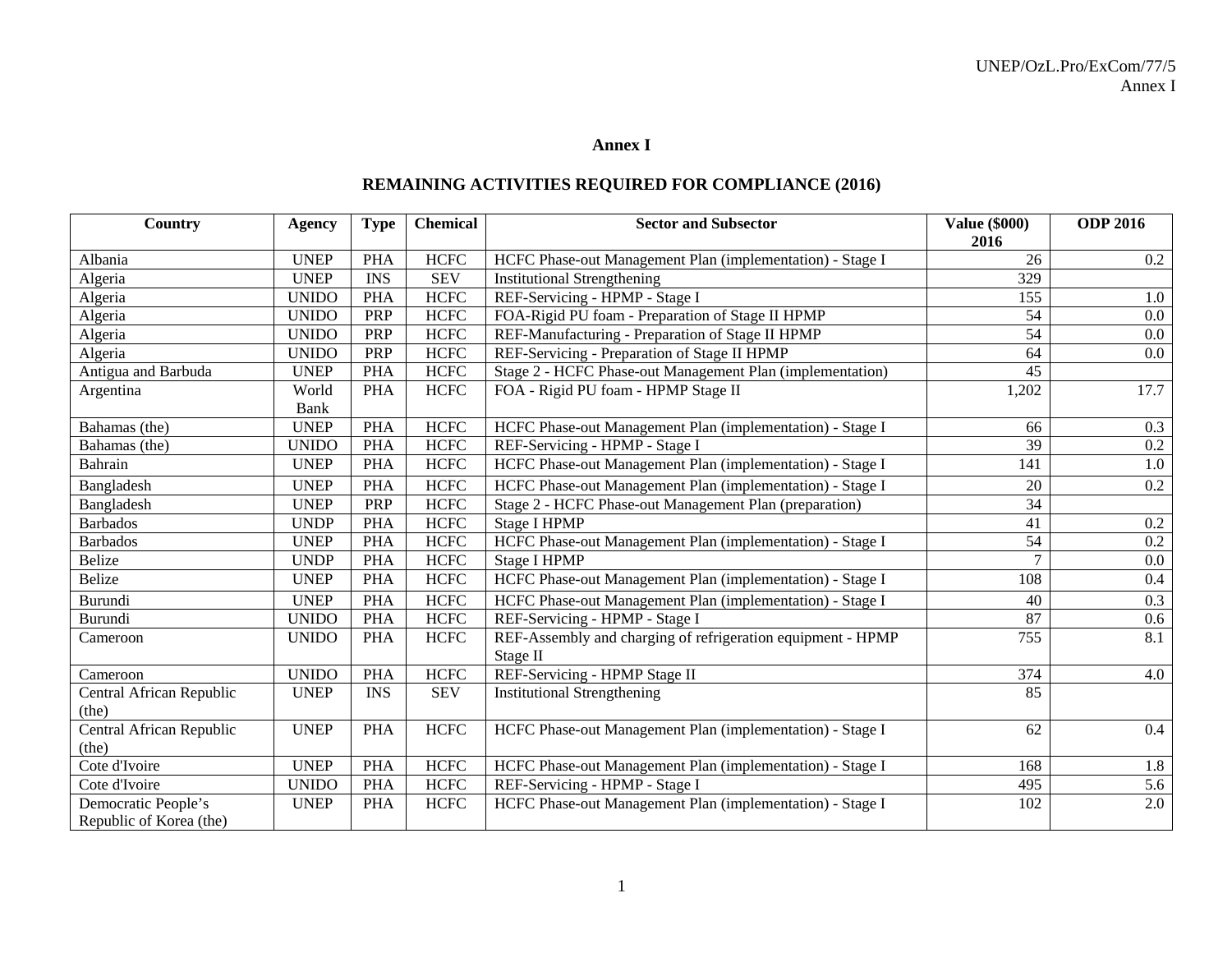#### UNEP/OzL.Pro/ExCom/77/5 Annex I

| Country                    | <b>Agency</b> | <b>Type</b>             | <b>Chemical</b> | <b>Sector and Subsector</b>                                   | <b>Value (\$000)</b><br>2016 | <b>ODP 2016</b>   |
|----------------------------|---------------|-------------------------|-----------------|---------------------------------------------------------------|------------------------------|-------------------|
| Democratic People's        | <b>UNIDO</b>  | PRP                     | <b>PRO</b>      | PRO - Stage I                                                 | 107                          | $0.0\,$           |
| Republic of Korea (the)    |               |                         | <b>HCFC</b>     |                                                               |                              |                   |
| Democratic People's        | <b>UNIDO</b>  | PRP                     | <b>HCFC</b>     | REF-Manufacturing - Preparation of Stage II HPMP              | 30                           | $0.0\,$           |
| Republic of Korea (the)    |               |                         |                 |                                                               |                              |                   |
| Democratic People's        | <b>UNIDO</b>  | PRP                     | <b>HCFC</b>     | REF-Servicing - Preparation of Stage II HPMP                  | 45                           | $0.0\,$           |
| Republic of Korea (the)    |               |                         |                 |                                                               |                              |                   |
| Democratic Republic of the | <b>UNDP</b>   | <b>PHA</b>              | <b>HCFC</b>     | <b>Stage I HPMP</b>                                           | 26                           | 0.3               |
| Congo (the)                |               |                         |                 |                                                               |                              |                   |
| Democratic Republic of the | <b>UNEP</b>   | <b>PHA</b>              | <b>HCFC</b>     | HCFC Phase-out Management Plan (implementation) - Stage I     | 27                           | 0.3               |
| Congo (the)                |               |                         |                 |                                                               |                              |                   |
| Democratic Republic of the | <b>UNEP</b>   | <b>PHA</b>              | <b>HCFC</b>     | Stage 2 - HCFC Phase-out Management Plan (implementation)     | 211                          | 2.4               |
| Congo (the)                |               |                         |                 |                                                               |                              |                   |
| Democratic Republic of the | <b>UNEP</b>   | PRP                     | <b>HCFC</b>     | Stage 2 - HCFC Phase-out Management Plan (preparation)        | 68                           |                   |
| Congo (the)                |               |                         |                 |                                                               |                              |                   |
| Dominica                   | <b>UNEP</b>   | <b>PHA</b>              | <b>HCFC</b>     | HCFC Phase-out Management Plan (implementation) - Stage I     | 74                           | $0.0\,$           |
| <b>Equatorial Guinea</b>   | <b>UNEP</b>   | <b>PHA</b>              | <b>HCFC</b>     | HCFC Phase-out Management Plan (implementation) - Stage I     | $\overline{40}$              | $0.2\,$           |
| <b>Equatorial Guinea</b>   | <b>UNIDO</b>  | <b>PHA</b>              | <b>HCFC</b>     | REF-Servicing - HPMP - Stage I                                | 82                           | $\overline{0.5}$  |
| Gabon                      | <b>UNEP</b>   | <b>PHA</b>              | <b>HCFC</b>     | HCFC Phase-out Management Plan (implementation) - Stage I     | $\overline{57}$              | 1.0               |
| Gabon                      | <b>UNIDO</b>  | <b>PHA</b>              | <b>HCFC</b>     | REF-Servicing - HPMP - Stage I                                | 131                          | 2.4               |
| Guinea                     | <b>UNEP</b>   | <b>PHA</b>              | <b>HCFC</b>     | HCFC Phase-out Management Plan (implementation) - Stage I     | 73                           | $\overline{0.8}$  |
| Guinea                     | <b>UNIDO</b>  | <b>PHA</b>              | <b>HCFC</b>     | REF-Servicing - HPMP - Stage I                                | 172                          | $\overline{2.0}$  |
| India                      | <b>UNDP</b>   | <b>DEM</b>              | <b>HCFC</b>     | Demonstration project for development and evaluation of spray | 1,000                        | 33.0              |
|                            |               |                         |                 | foam polyol systems for buildings using HFOs as blowing agent |                              |                   |
| India                      | <b>UNEP</b>   | <b>PHA</b>              | <b>HCFC</b>     | HCFC Phase-out Management Plan (implementation) - Stage I     | 97                           | 1.4               |
| Kuwait                     | <b>UNEP</b>   | <b>PHA</b>              | <b>HCFC</b>     | HCFC Phase-out Management Plan (implementation) - Stage I     | 372                          | 8.0               |
| Kuwait                     | <b>UNIDO</b>  | <b>PHA</b>              | <b>HCFC</b>     | FOA-XPS - HPMP - Stage I                                      | 1,129                        | $\overline{25.5}$ |
| Kuwait                     | <b>UNEP</b>   | PRP                     | <b>HCFC</b>     | Stage 2 - HCFC Phase-out Management Plan (preparation)        | 68                           |                   |
| Kuwait                     | <b>UNIDO</b>  | PRP                     | <b>HCFC</b>     | FOA-Rigid PU foam - Preparation of Stage II HPMP              | 86                           | $0.0\,$           |
| Kuwait                     | <b>UNIDO</b>  | PRP                     | <b>HCFC</b>     | REF-Air Conditioning - Preparation of Stage II HPMP           | 86                           | $0.0\,$           |
| Kuwait                     | <b>UNIDO</b>  | <b>PRP</b>              | <b>HCFC</b>     | REF-Servicing - Preparation of Stage II HPMP                  | 32                           | 0.0               |
| Marshall Islands (the)     | <b>UNEP</b>   | <b>INS</b>              | <b>SEV</b>      | <b>Institutional Strengthening</b>                            | 85                           |                   |
| Mauritania                 | <b>UNDP</b>   | PHA                     | <b>HCFC</b>     | Stage I HPMP                                                  | 42                           | 0.9               |
| Mauritania                 | <b>UNEP</b>   | <b>PHA</b>              | <b>HCFC</b>     | HCFC Phase-out Management Plan (implementation) - Stage I     | 86                           | 1.7               |
| Mexico                     | <b>UNIDO</b>  | $\overline{\text{INS}}$ | <b>SEV</b>      | <b>Institutional Strengthening</b>                            | 338                          | $\overline{0.0}$  |
| Morocco                    | <b>UNEP</b>   | <b>INS</b>              | <b>SEV</b>      | <b>Institutional Strengthening</b>                            | $\overline{200}$             |                   |
| Morocco                    | Italy         | <b>PHA</b>              | <b>HCFC</b>     | REF-Servicing - HPMP Stage II                                 | 150                          | 1.7               |
| Morocco                    | <b>UNIDO</b>  | <b>PHA</b>              | <b>HCFC</b>     | REF-Servicing - HPMP Stage II                                 | 467                          | 5.0               |
| Morocco                    | <b>UNIDO</b>  | <b>PHA</b>              | <b>HCFC</b>     | FOA-Rigid PU foam - HPMP Stage II                             | 538                          | 7.9               |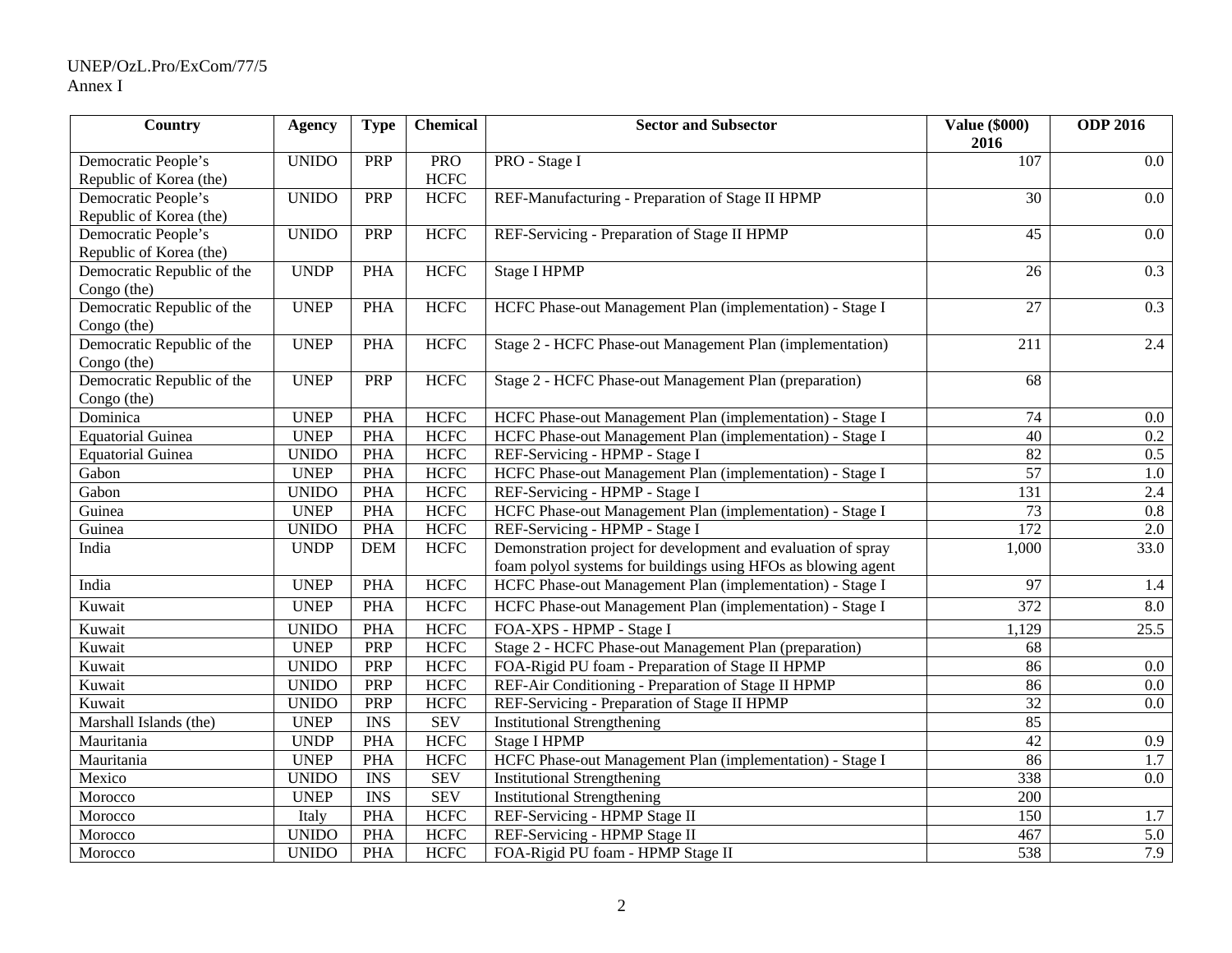| Country               | <b>Agency</b> | <b>Type</b> | <b>Chemical</b> | <b>Sector and Subsector</b>                               | <b>Value (\$000)</b><br>2016 | <b>ODP 2016</b> |
|-----------------------|---------------|-------------|-----------------|-----------------------------------------------------------|------------------------------|-----------------|
| Mozambique            | <b>UNEP</b>   | <b>PHA</b>  | <b>HCFC</b>     | HCFC Phase-out Management Plan (implementation) - Stage I | 34                           | $0.2\,$         |
| Mozambique            | <b>UNIDO</b>  | <b>PHA</b>  | <b>HCFC</b>     | REF-Servicing - HPMP - Stage I                            | 82                           | 0.5             |
| Myanmar               | <b>UNEP</b>   | <b>INS</b>  | <b>SEV</b>      | <b>Institutional Strengthening</b>                        | 85                           |                 |
| Myanmar               | <b>UNEP</b>   | <b>PHA</b>  | <b>HCFC</b>     | HCFC Phase-out Management Plan (implementation) - Stage I | 21                           | 0.1             |
| Namibia               | <b>UNEP</b>   | <b>INS</b>  | <b>SEV</b>      | <b>Institutional Strengthening</b>                        | 85                           |                 |
| Nauru                 | <b>UNEP</b>   | <b>INS</b>  | <b>SEV</b>      | <b>Institutional Strengthening</b>                        | 85                           |                 |
| Niger (the)           | <b>UNEP</b>   | <b>PHA</b>  | <b>HCFC</b>     | HCFC Phase-out Management Plan (implementation) - Stage I | 141                          | 1.3             |
| Niger (the)           | <b>UNIDO</b>  | <b>PHA</b>  | <b>HCFC</b>     | REF-Servicing - HPMP - Stage I                            | 97                           | 0.9             |
| Nigeria               | <b>UNDP</b>   | <b>PHA</b>  | <b>HCFC</b>     | Stage II HPMP (foam)                                      | 545                          | $\rm 8.0$       |
| Nigeria               | <b>UNDP</b>   | <b>PHA</b>  | <b>HCFC</b>     | Stage II HPMP (servicing)                                 | 523                          | 5.6             |
| Nigeria               | <b>UNIDO</b>  | <b>PHA</b>  | <b>HCFC</b>     | REF-Manufacturing - HPMP Stage II                         | 1,634                        | 10.0            |
| Panama                | <b>UNDP</b>   | <b>PHA</b>  | <b>HCFC</b>     | HCFC-INV: Foams - HPMP Stage I                            | 327                          | 4.8             |
| Panama                | <b>UNEP</b>   | <b>PHA</b>  | <b>HCFC</b>     | Stage 2 - HCFC Phase-out Management Plan (implementation) | 22                           | $0.2\,$         |
| Peru                  | <b>UNEP</b>   | <b>PHA</b>  | <b>HCFC</b>     | Stage 2 - HCFC Phase-out Management Plan (implementation) | 14                           | 0.3             |
| Philippines (the)     | World         | <b>PHA</b>  | <b>HCFC</b>     | REF-Air conditioning - HPMP Stage II                      | 789                          | 5.4             |
|                       | <b>Bank</b>   |             |                 |                                                           |                              |                 |
| Philippines (the)     | World         | <b>PHA</b>  | <b>HCFC</b>     | REF-Commercial refrigeration - HPMP Stage II              | 277                          | 3.0             |
|                       | <b>Bank</b>   |             |                 |                                                           |                              |                 |
| Qatar                 | <b>UNEP</b>   | <b>PHA</b>  | <b>HCFC</b>     | HCFC Phase-out Management Plan (implementation) - Stage I | 170                          | 4.3             |
| Qatar                 | <b>UNIDO</b>  | <b>PHA</b>  | <b>HCFC</b>     | REF-Servicing - HPMP - Stage I                            | 160                          | 4.2             |
| Saint Lucia           | <b>UNEP</b>   | <b>INS</b>  | <b>SEV</b>      | <b>Institutional Strengthening</b>                        | 85                           |                 |
| Saint Vincent and the | <b>UNEP</b>   | <b>INS</b>  | <b>SEV</b>      | <b>Institutional Strengthening</b>                        | 85                           |                 |
| Grenadines            |               |             |                 |                                                           |                              |                 |
| Saudi Arabia          | <b>UNEP</b>   | <b>INS</b>  | <b>SEV</b>      | <b>Institutional Strengthening</b>                        | 256                          |                 |
| Serbia                | <b>UNIDO</b>  | <b>INS</b>  | <b>SEV</b>      | <b>Institutional Strengthening</b>                        | 180                          | $0.0\,$         |
| Serbia                | <b>UNEP</b>   | <b>PHA</b>  | <b>HCFC</b>     | HCFC Phase-out Management Plan (implementation) - Stage I | 16                           | $0.0\,$         |
| Serbia                | <b>UNIDO</b>  | <b>PHA</b>  | <b>HCFC</b>     | REF-Servicing and REF-Manufacturing - HPMP - Stage I      | $\overline{73}$              | $0.2\,$         |
| Somalia               | <b>UNIDO</b>  | <b>PHA</b>  | <b>HCFC</b>     | FOA-Rigid PU foam - HPMP - Stage I                        | $\overline{151}$             | 0.8             |
| South Africa          | <b>UNIDO</b>  | <b>PRP</b>  | <b>HCFC</b>     | REF-Manufacturing - Preparation of Stage II HPMP          | 161                          | 0.0             |
| South Africa          | <b>UNIDO</b>  | PRP         | <b>HCFC</b>     | REF-Servicing - Preparation of Stage II HPMP              | 96                           | 0.0             |
| Suriname              | <b>UNEP</b>   | <b>PHA</b>  | <b>HCFC</b>     | HCFC Phase-out Management Plan (implementation) - Stage I | 40                           | 0.1             |
| Suriname              | <b>UNIDO</b>  | <b>PHA</b>  | <b>HCFC</b>     | REF-Servicing - HPMP - Stage I                            | 32                           | 0.1             |
| Swaziland             | <b>UNEP</b>   | <b>INS</b>  | <b>SEV</b>      | <b>Institutional Strengthening</b>                        | 85                           |                 |
| The former Yugoslav   | <b>UNIDO</b>  | <b>PHA</b>  | <b>HCFC</b>     | REF-Servicing, FOA & INS - HPMP - Stage I                 | 88                           | $0.2\,$         |
| Republic of Macedonia |               |             |                 |                                                           |                              |                 |
| Timor-Leste           | <b>UNDP</b>   | <b>PHA</b>  | <b>HCFC</b>     | <b>Stage I HPMP</b>                                       | 12                           | $0.0\,$         |
| Timor-Leste           | <b>UNEP</b>   | <b>PHA</b>  | <b>HCFC</b>     | HCFC Phase-out Management Plan (implementation) - Stage I | 19                           | $0.0\,$         |
| Timor-Leste           | <b>UNEP</b>   | <b>PHA</b>  | <b>HCFC</b>     | Stage 2 - HCFC Phase-out Management Plan (implementation) | 19                           | $0.0\,$         |